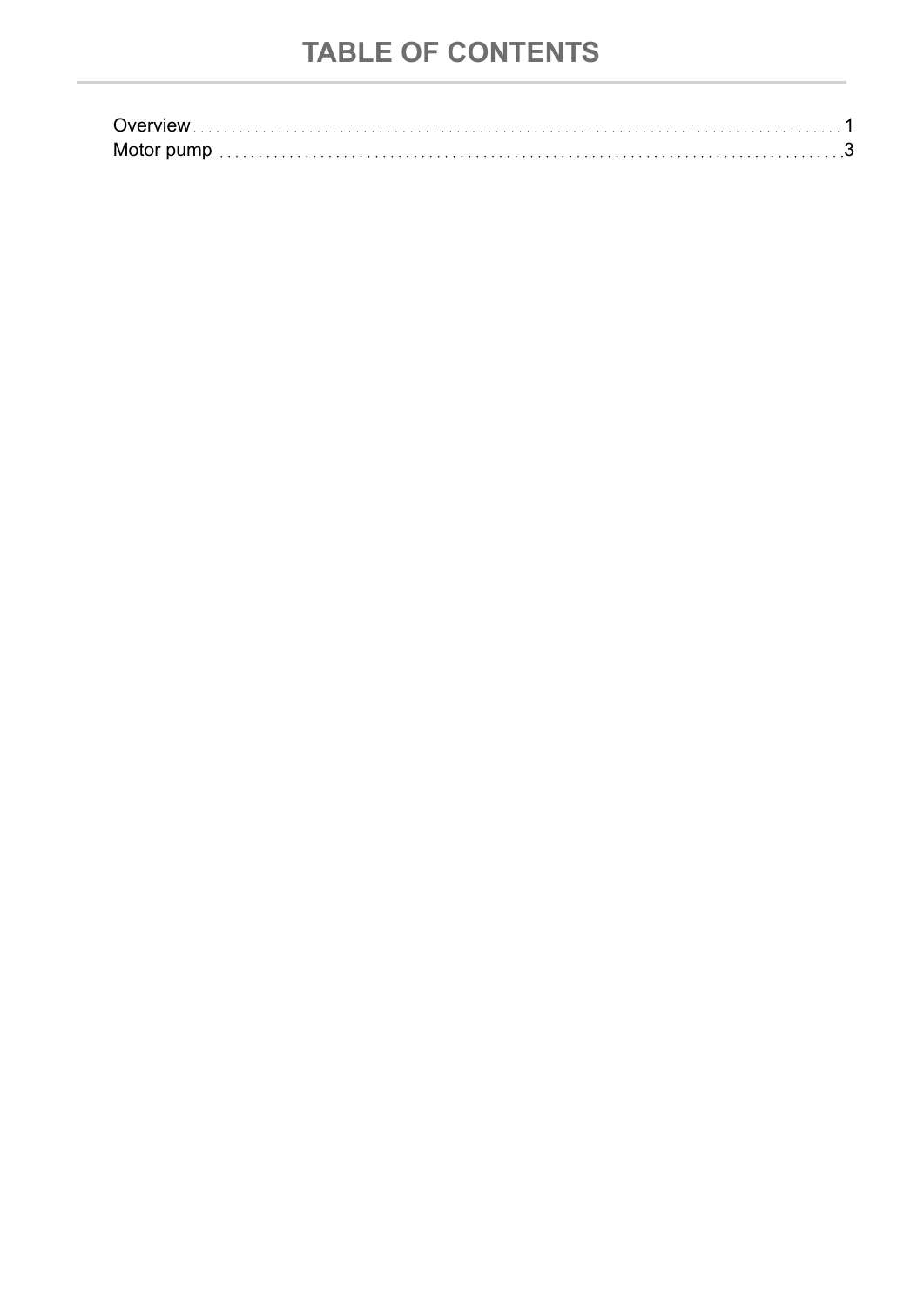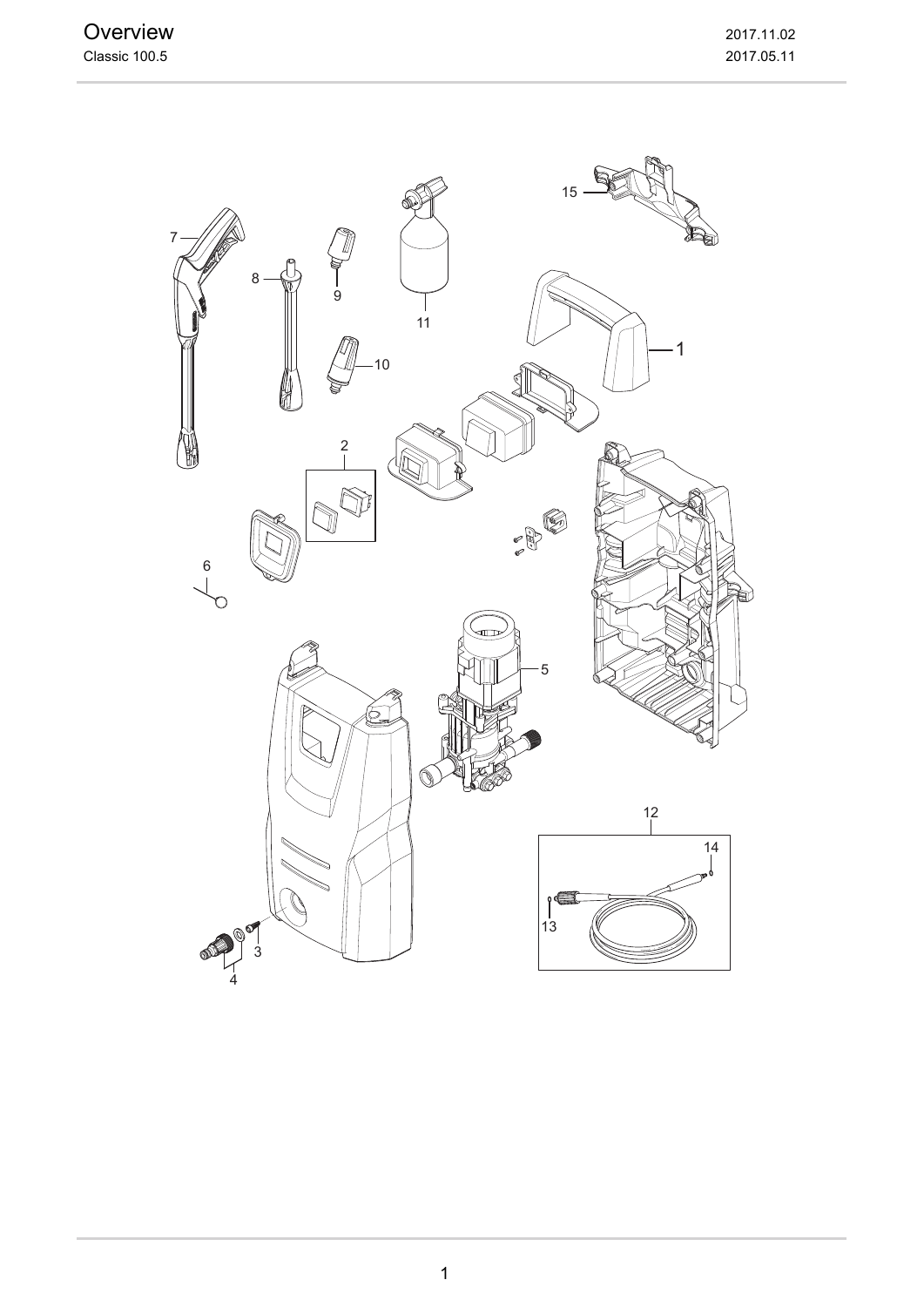Classic 100.5

| No.            | Part No.  | Qty. | <b>Description</b>          | Part<br><b>Note</b> |
|----------------|-----------|------|-----------------------------|---------------------|
| 1              | 128500937 |      | 10 PCS 4C BOX CLASSIC       | [1]                 |
|                | 128500916 |      | 10 PCS 4C BOX CLASSIC 100.5 | $[2]$               |
| 1              | 31001101  |      | HANDLE SMALL INCL 2 SCREWS  |                     |
| 2              | 126486831 |      | <b>SWITCH CPL</b>           |                     |
| 3              | 6481094   |      | <b>FILTER</b>               |                     |
| $\overline{4}$ | 1402809   |      | QUICK COUPLING MALE W.      |                     |
| $\,$ 5 $\,$    |           |      | Motor                       | [3]                 |
| $\,6$          | 6520844   |      | CLEANING TOOL, BLACK        |                     |
| 7              | 128500909 |      | <b>G1 GUN GERNI</b>         | [4]                 |
| 8              | 128500063 |      | G2 NOZZLE TUBE GREEN SP     |                     |
| 9              | 126481122 |      | TORNADO G2                  |                     |
| 9              | 126487801 |      | TORNADO NOZZLE G2 GREEN 1   |                     |
| 10             | 128500298 |      | <b>C&amp;C POWERSPEED</b>   |                     |
| 11             | 128500077 |      | C&C FOAMSPRAYER WITH BOTT   |                     |
| 12             | 31001107  |      | <b>HOSE 5M</b>              |                     |
| 13             | 3001211   |      | O-RING 9.6X2.4 NITRIL 70    |                     |
| 13             | 6411218   |      | BAG WITH 10 O-RINGS 30012   |                     |
| 14             | 3004304   |      | O-RING                      |                     |
| 15             | 31001128  |      | ACCESSORY BRIDGE KIT SMALL  |                     |

Part Notes:

| [1]<br>No longer available |  |
|----------------------------|--|
|----------------------------|--|

[2] - NEVER LAUNCHED

[3] - Motor pump

[4] **- PRUNED - NO REPLACEMENT**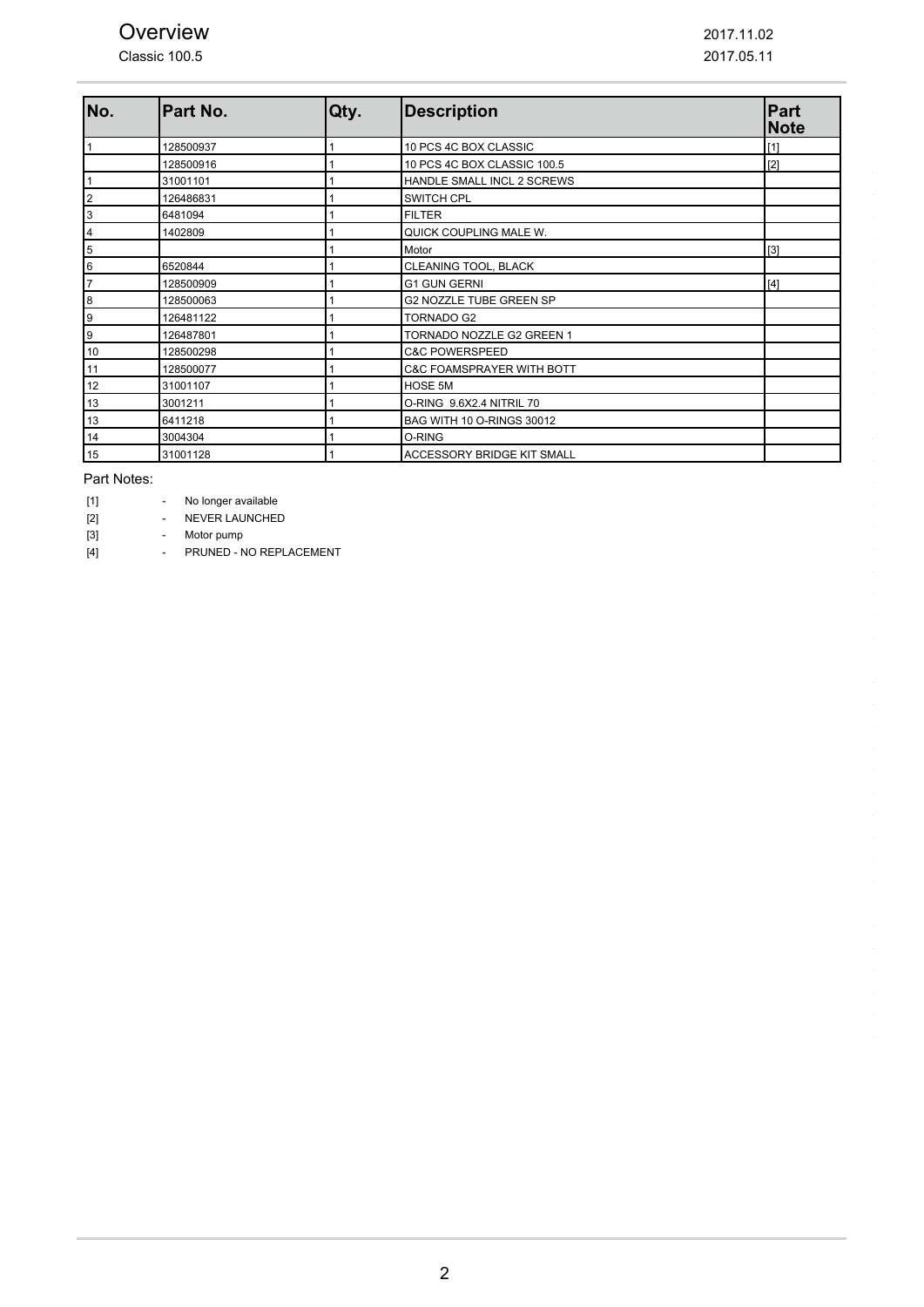